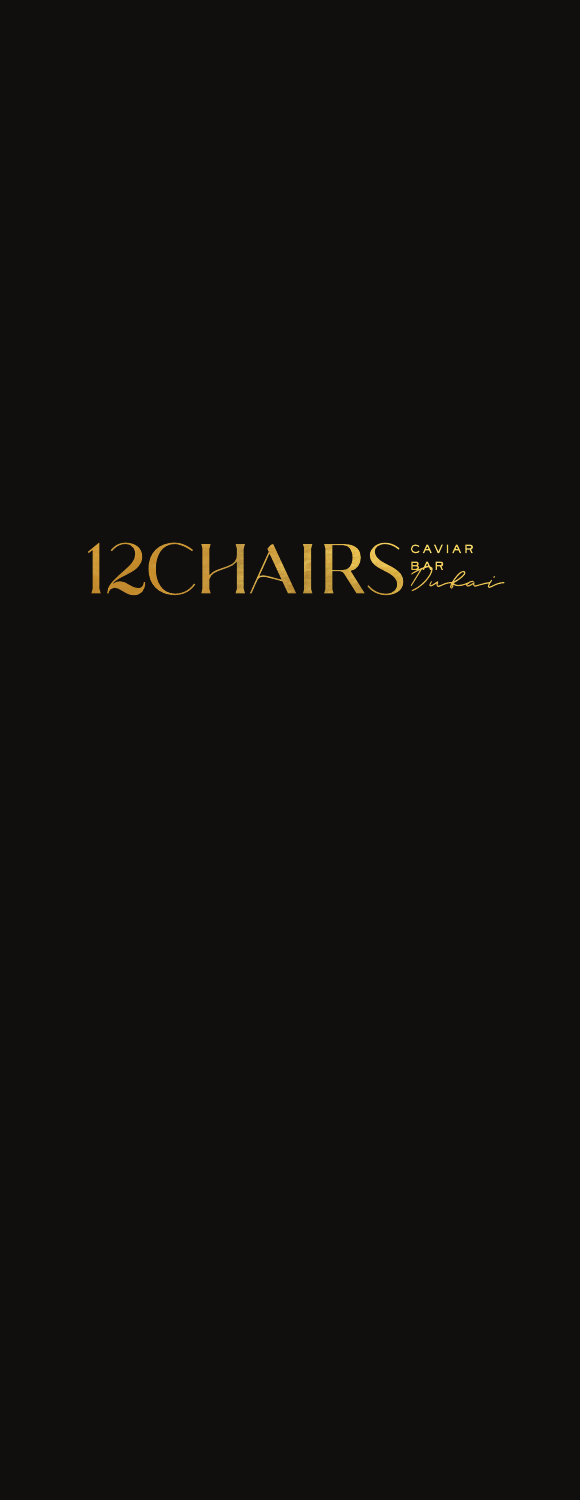

### **CAVIAR BUMP**

*Caviar of your choice served on a Mother of Pearl Spoon*

#### **OSCIETRA 85**

*Golden brown pearls with almond & floral notes*

#### **IRANIAN 500 ALBINO**

#### **KALUGA 80**

**SIBERIAN 80** *Creamy & textured* 

*Rare & complex with a rich nutty buttery flavour*

*Elegant & indulgent with a multiplex of umami, selected by the caviar master*

### *with an earthy final note*

### **SIGNATURE CONES**

*Thin & Crisp Savory Cones topped with Oscietra Caviar*

**TUNA AKAMI 85 SMOKED SALMON 110 A5 WAGYU 150 VANILLA 80**

### **LUXURY CONES**

*24 Carat Gold topped with Beluga Caviar*

**FOIE GRAS 160 A5 WAGYU 220 KING CRAB 180**

### **BLINI & CAVIAR**

*30g of your choice of Caviar, served with condiments*

**IRANIAN BELUGA 1700 ROYAL OSCIETRA 700 PRIMEUR 950 KALUGA 550 FRENCH VINTAGE 800 JASMIN 1000**

### **CAVIAR TAPAS**

**PAPER PIZZA 35** *Tomato, Parmesan, Oregano & Truffle Caviar*

**TACO 130** *Avocado, Seaweed& Kaluga Caviar*

**CROISSANT 135** *Charcoal, Scrambled Egg & Oscietra Caviar*

**BABA 150** *Cream & Jasmin Baerii*

#### **OMAKASE MENU 1200**

*Bread & Butter with Classic Baerii Charcoal Croissant, Scrambled Egg & Oscietra Caviar Strawberry & Tuna Cone with Siberian Caviar Blini with Black Truffle Caviar Seaweed Taco & Kaluga Caviar Watermelon with Cheese, Strawberry & Siberian Caviar*

*Baba with Cream & Jasmin Baerii Caviar*

*Madeleine & Iranian Albino Caviar*

*Maccaron & Primeur Caviar*

Please highlight any specific food allergies or intolerances to our colleagues before ordering. All prices are in UAE Dirham and are inclusive of 7% municipality fee, 10% service charge and 5% VAT.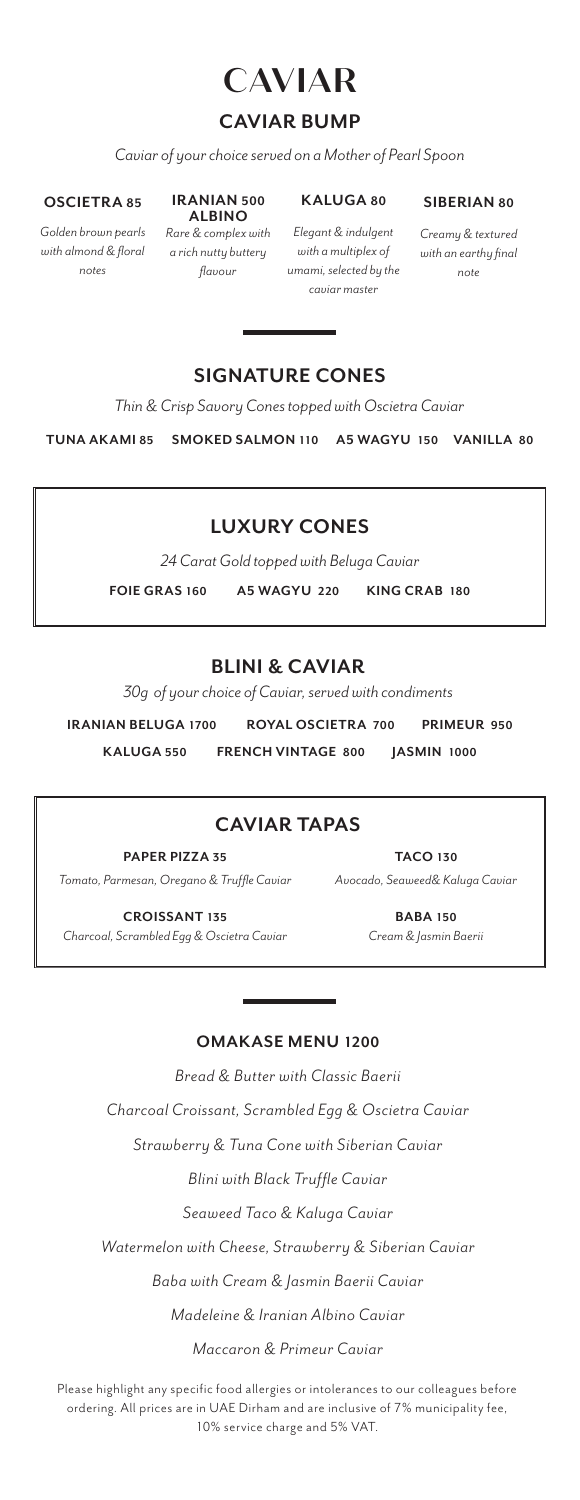### **CHAMPAGNE OF THE MONTH**

**MOËT & CHANDON GRAND VINTAGE 200/1190**  *2012 Extra Brut*

**MOËT & CHANDON GRAND VINTAGE ROSÉ 220/1300** *2009 Extra Brut*

### **12 CHAMPAGNES**

**NV MOËT & CHANDON IMPÉRIAL, BRUT 105/620 NV LAURENT-PERRIER 'LA CUVÉE', BRUT 970 NV LOUIS ROEDERER, CUVÉE 242, BRUT 800 2012 GOSSET 'GRAND MILLÉSIME', BRUT 1670 2012 LOUIS ROEDERER BY PHILIPPE STARCK, BRUT NATURE 1900**

**2012 BOLLINGER 'GRANDE ANNÉE', BRUT 2200 NV LAURENT-PERRIER 'GRAND SIÈCLE', BRUT 3500 2007 TAITTINGER 'COMTES DE CHAMPAGNE', BLANC DE BLANCS, BRUT 4000**

### **ROSÉ**

**NV MOËT & CHANDON IMPÉRIAL, ROSÉ BRUT 120/710 2014 LOUIS ROEDERER VINTAGE ROSÉ, BRUT 1430 NV BILLECART-SALMON ROSÉ, BRUT 1650 2014 'CRISTAL' LOUIS ROEDERER ROSÉ, BRUT 8000**

### **VODKA**

**GREY GOOSE 80/130 BELUGA NOBLE 85/140 ELIT BY STOLICHNAYA 90 / 150 BELUGA GOLD LINE 230/350 NIKKA COFFEY VODKA 70/110**

## **SAKE** *180ml / 360ml / 720ml*

**JUNMAI 12, HEAVENSAKE 140/270/550 JUNMAI GINJO, HEAVENSAKE 95/385/760 DASSAI 45 JUNMAI DAIGINJO, ASAHI SHUZO 950**

### **WINE**

**WHITE | LANGHE BIANCO 'DRAGON', LUIGI BAUDANA, ITALY 90/440**

**ROSÉ | LVE ROSÉ BY JOHN LEGEND, FRANCE 95/500**

**RED | PINOT NOIR 'ATTITUDE', PASCAL JOLIVET, FRANCE 115/565**